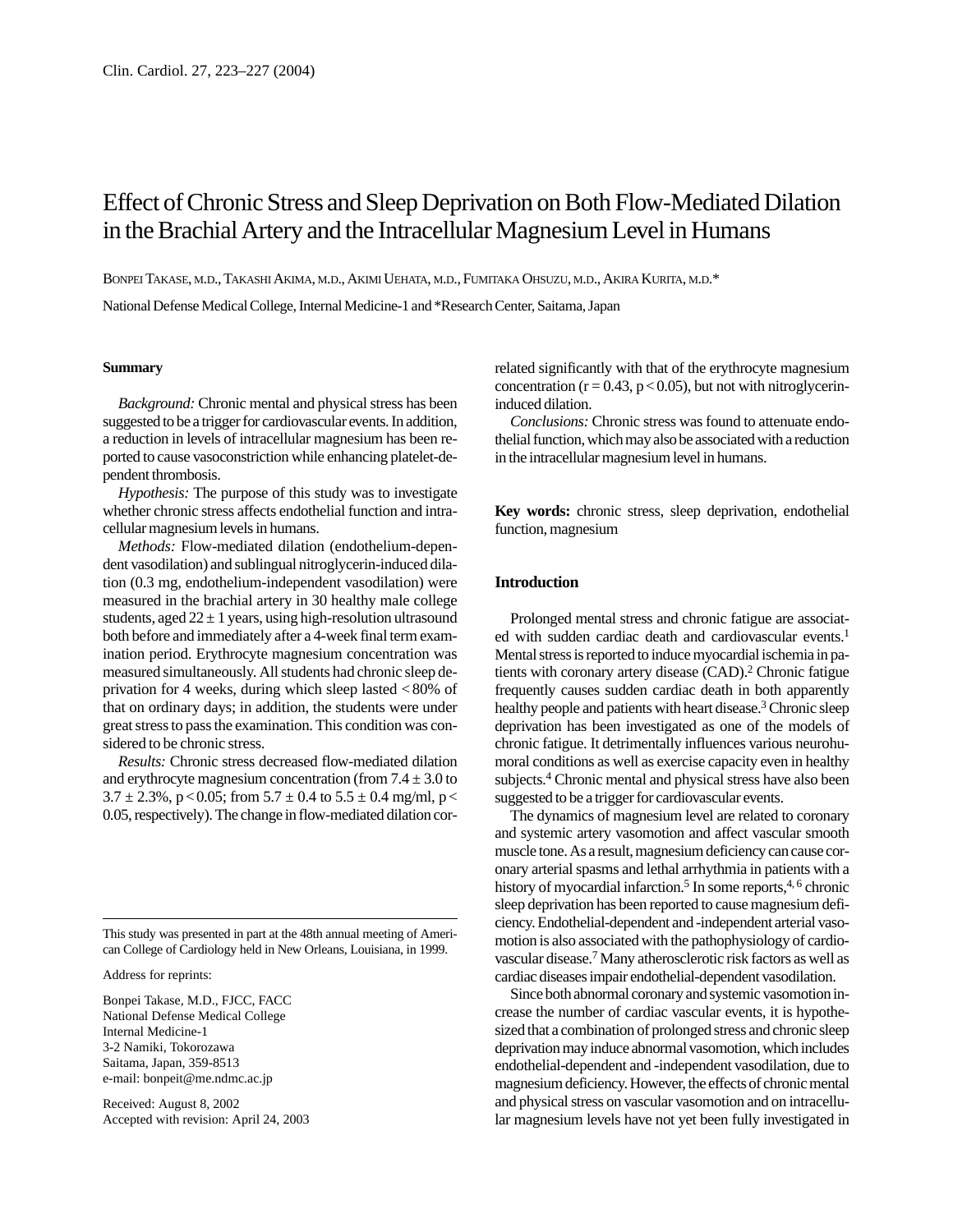humans. The purpose of this study therefore was to investigate whether chronic stress, including sleep deprivation, affects endothelial function and intracellular magnesium levels in humans by measuring flow-mediated dilation (endothelium-dependent vasodilation) and sublingual nitroglycerin-induced dilation (endothelium-independent vasodilation) in the brachial artery in young normal subjects.

## **Methods**

# **Study Population**

The study population consisted of 30 healthy male college students ranging in age from 20 to 24 years (average  $21.7 \pm$ 1.1 years, mean ± standard deviation [SD]). None of the subjects smoked and none had other coronary risk factors including hypertension, diabetes mellitus, hyperlipidemia, or a family history of premature CAD. Written informed consent was obtained from each subject before the start of the study. All subjects refrained from drinking alcohol or any beverages containing caffeine throughout the entire study period. All evaluations were performed between 4:00 and 6:00 P.M.

# **Brachial Arterial Endothelial Function Study**

All studies were performed according to a previously reported method.8 Briefly, all evaluations were conducted in a temperature-controlled room (25˚C) with the subject in a supine position. The electrocardiogram (ECG) was monitored continuously. Blood pressure was recorded from the left arm every 3 min with an automatic sphygmomanometer. The subject's right arm (the dominant arm) was comfortably immobilized in the extended position to allow for consistent access to the brachial artery for imaging purposes. The brachial artery diameter and flow velocity were imaged using a 7.5 MHz linear array transducer ultrasound system (Hewlett Packard, SONOS 1500, Andover, Mass., USA).

First, baseline two-dimensional images were obtained; then, pulsed-Doppler blood flow velocity was determined. Brachial arterial flow velocity was obtained using a Doppler signal at a 70˚ angle to the vessel, with the range gate (1.5 mm) in the center of the artery. After performing baseline measurements, a small-width blood pressure cuff was inflated on the most proximal portion of the forearm to occlusive pressure (systolic blood pressure  $+30$  mmHg) for 5 min in order to induce hyperemia. Next, the cuff was rapidly deflated. Immediately after deflation, pulsed-Doppler signals were recorded for 15 s. Two-dimensional images of the brachial artery were obtained for 60 s after cuff deflation. All images were recorded on super VHS videotape for later analysis.

The brachial artery blood flow at rest and during reactive hyperemia was determined by previously described methods.<sup>9</sup> The flow volume was calculated by multiplying the velocitytime integral of the Doppler flow signal (corrected for angle and by heart rate) and the vessel cross-sectional area  $(\pi r^2)$ , using public domain software (Hewlett Packard, SONOS 1500). The relative increase in blood flow at reactive hyperemia was calculated as the maximal flow recorded in the first 15 s after cuff deflation divided by the flow at baseline scan.

By playing back the recorded information on a videocassette recorder, a 10–20 mm segment of the brachial artery could be identified for analysis using the anatomic landmarks in each subject. To select the images reproducibly at the same point in the cardiac cycle, images at peak systole (maximum dilation, close to the end of the T wave on the ECG) were identified and the diameter of the brachial artery was digitized. A quantitative coronary angiography analysis computer (Kontron Elektronik, Cardio 500, Boston, Mass., USA) containing a digitizing board was used for these measurements. For each condition (baseline, reactive hyperemia at 60 s after cuff deflation), three separate images from three different cardiac cycles were digitized. The average segment diameter of these three images was determined. All of these measurements were performed in a blinded manner. To conduct a blind measurement of brachial artery endothelial function, the technician carrying out the study was not informed of the study protocol. In addition, study subjects were instructed not to inform the technician of the study protocol.

The percent diameter changes from baseline in response to hyperemia were calculated. The intra- and interobserver variabilities (coefficient of variation) for repeated measures of the diameter at baseline and reactive hyperemia in the brachial artery were  $<$  2%, as previously reported.<sup>10</sup>

#### **Biochemical and Intracellular Magnesium Measurements**

Twenty ml of blood for an assay of catecholamine level, lipid profile, glucose level, and intracellular magnesium level were obtained from an antecubital vein within 1 h before performing the brachial artery endothelial function study and a blood flow velocity analysis. The blood was immediately transferred into chilled 10 ml polyethylene tubes containing ethylene diaminetetraacetic. The samples were centrifuged at 4˚C and 3,000 rpm for 10 min. Norepinephrine and epinephrine were then measured after absorption onto alumina at pH 6.5 using high-pressure liquid chromatography (pg/ml). The serum levels of total cholesterol, high-density lipoprotein (HDL) cholesterol, triglyceride, and glucose were measured using standard methods. The erythrocyte magnesium concentration was measured as intracellular magnesium level. Blood samples were heparinized in order to measure the erythrocyte magnesium concentration and were centrifuged at  $3000 \times G$ at 4˚C for 10 min. The erythrocyte magnesium concentration was determined by the atomic absorption method as previously reported,<sup>6</sup> and the value obtained was corrected for the number of erythrocytes; the magnesium concentration was expressed per  $400 \times 104/\text{mm}^3$ .

## **Study Protocol**

The brachial artery endothelial function study as well as biochemical and intracellular magnesium measurements were performed under both normal and chronic stress conditions. A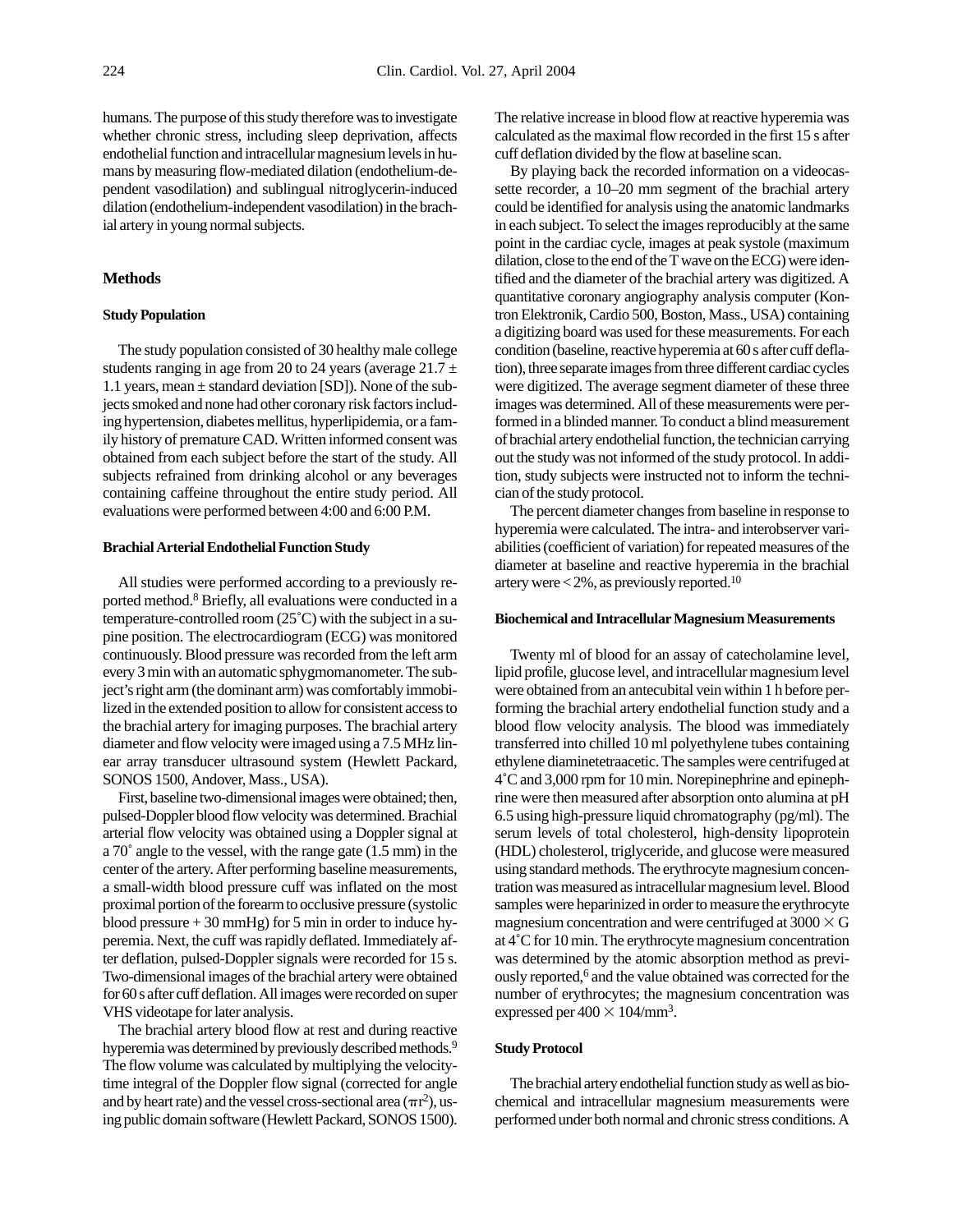normal condition was defined as a day after at least one week of sleeping well, and chronic stress was defined as a day immediately after a 4-week final term examination period. In chronic stress, all subjects had chronic sleep deprivation for 4 weeks when sleep lasted < 80% of that during ordinary periods; in addition, they were under mental duress due to anxiety about passing their term examinations. The sleep conditions were examined by questionnaire and were confirmed by an interview performed by one of the investigators.

#### **Statistical Analysis**

All data are presented as the means  $\pm$  SD. The flow-mediated dilation data in the brachial artery were examined using Student's *t*-test. Correlations of the data between the results of brachial artery endothelial function study and other parameters were obtained by Pearson's product–moment correlation. Statistical significance was assumed if the null hypothesis was rejected at the  $p = 0.05$  level.

## **Results**

Under chronic stress, heart rate and blood pressure increased significantly compared with those under normal conditions (Table I). The mean values of resting and hyperemic brachial blood flow were not significantly different between chronic stress and a normal condition, nor was the relative brachial blood flow increase. The effects of chronic stress on brachial vasomotion, such as flow-mediated dilation and ni-

# TABLE I Summary of the results

|                                                 | Chronic<br>stress          | Normal<br>condition |
|-------------------------------------------------|----------------------------|---------------------|
| Heart rate (beats/min)                          | $60 + 7^a$                 | $53 + 10$           |
| Systolic blood pressure (mmHg)                  | $112 \pm 10^{\circ}$       | $109 \pm 8$         |
| Diastolic blood pressure (mmHg)                 | $70 \pm 9a$                | $67 \pm 8$          |
| Mean blood pressure (mmHg)                      | $84 \pm 8^{\,a}$           | $81 + 6$            |
| Brachial artery diameter (mm)                   | $4.17 \pm 0.47$            | $4.10 \pm 0.54$     |
| Flow-mediated dilation, %                       | $3.7 + 2.3^{\circ}$        | $7.4 + 3.0$         |
| Nitroglycerin-induced dilation, %               | $12.6 \pm 5.3$             | $13.7 \pm 5.3$      |
| Norepinephrine level (pg/ml)                    | $460 \pm 144$ <sup>a</sup> | $312 + 110$         |
| Epinephrine level (pg/ml)                       | $52 \pm 25^{\,a}$          | $38 + 17$           |
| RBC-magnesium level (mg/ml)                     | $5.5 + 0.4^a$              | $5.7 + 0.4$         |
| Baseline blood flow (ml/min)                    | $237 \pm 150$              | $197 \pm 140$       |
| Reactive hyperemic blood flow (ml/min)          | $924 \pm 301$              | $703 \pm 154$       |
| Relative increase of blood flow $(\times$ rest) | $4.4 \pm 2.3$              | $4.1 \pm 2.3$       |
| Total cholesterol (mg/dl)                       | $174 \pm 26$               | $168 \pm 23$        |
| Triglyceride (mg/ml)                            | $136 \pm 79$               | $126 \pm 76$        |
| HDL cholesterol (mg/ml)                         | $58 \pm 15$                | $56 \pm 14$         |
| Fasting blood glucose (mg/ml)                   | $96 \pm 7$                 | $94 \pm 9$          |

Mean ± standard deviation.

 $a$  p < 0.05 vs. normal condition.

*Abbreviations:*RBC-magnesium = intracellular magnesium levels in red blood cell, HDL = high-density lipoprotein.

troglycerin-induced dilation, are shown in Table I and Figures 1 and 2. Chronic stress decreased flow-mediated dilation in the brachial artery in 29 of 30 subjects (Fig. 1), from  $7.4 \pm 3.0$  to  $3.7 \pm 2.3$ %. In contrast, nitroglycerin-induced dilation was not influenced by chronic stress (Fig. 2). Plasma levels of epinephrine and norepinephrine also increased significantly under chronic stress. Intracellular magnesium measured as erythrocyte magnesium concentration decreased in 21 of 30 subjects, from  $5.7 \pm 0.4$  to  $5.5 \pm 0.4$  mg/ml, as shown in Table I and Figure 3. Chronic stress had no effect on serum levels of the lipid profile or glucose level (Table I). All 30 participants successfully passed their term examinations so that we could not evaluate a difference between those who passed and those who failed.

When we examined the relationship among flow-mediated dilation, hemodymanics, catecholamines, and intracellular magnesium concentration using Pearson's product-moment correlation, a significant correlation was obtained only between the changes in flow-mediated dilation and the changes in intracellular magnesium concentration, as shown in Figure 4. The absolute values in chronic stress or under normal condi-



FIG. 1 Changes in flow-mediated dilation in the brachial artery. SD = standard deviation.



FIG. 2 Changes in nitroglycerin-mediated dilation in the brachial artery.  $SD =$  standard deviation,  $NS =$  not significant.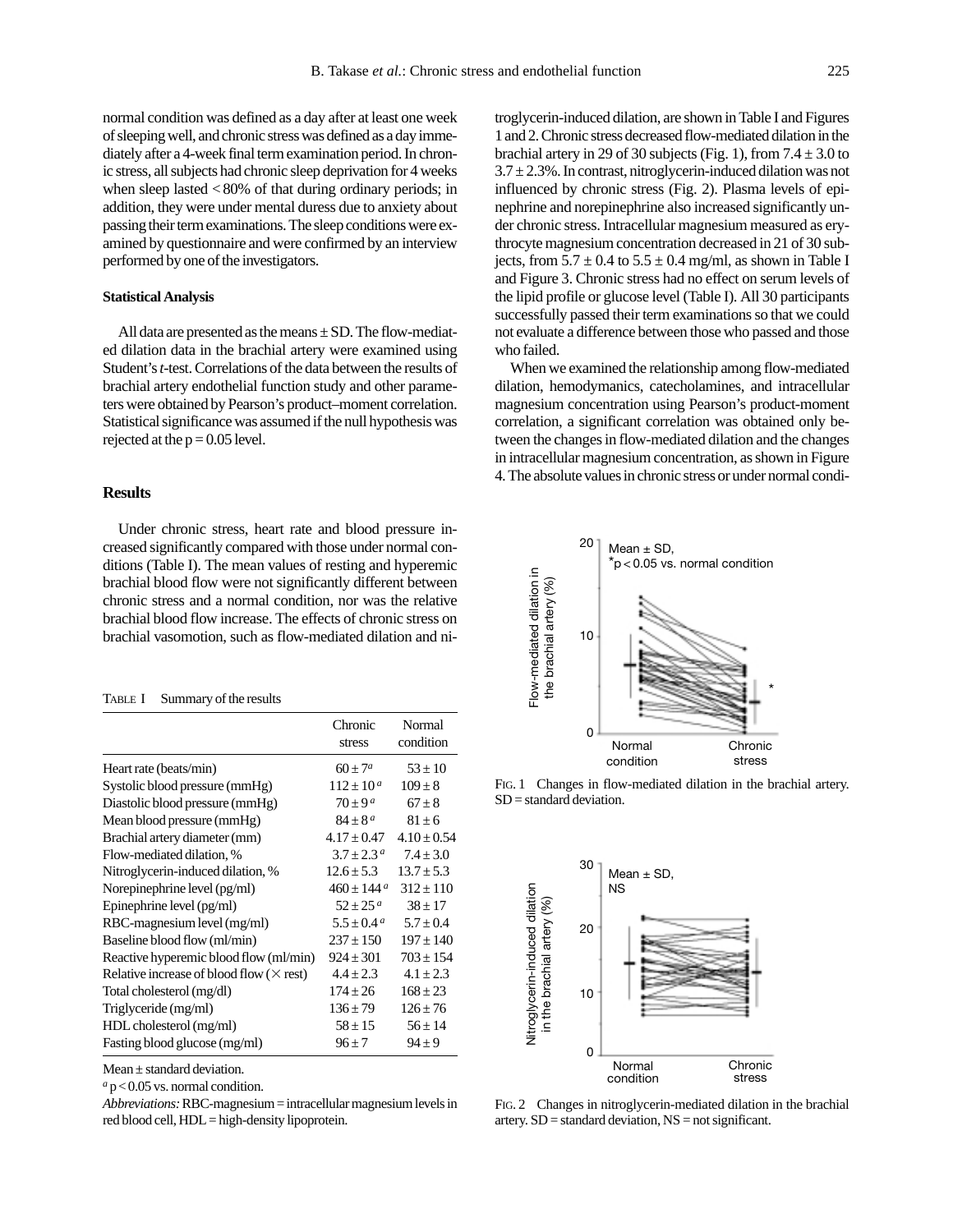

FIG. 3 Changes in intracellular magnesium levels.  $SD = standard$ deviation.

tions showed no significant relationship to any parameters examined in this study.

# **Discussion**

The present study demonstrated that chronic stress defined as sleep deprivation and mental stress due to studying for term examinations impairs flow-mediated dilation in the brachial artery (endothelium-dependent vasodilation) and decreases the intracellular magnesium level. In addition, a moderate but significant correlation was observed between the changes in flow-mediated dilation and magnesium levels. Nitroglycerin-induced dilation in the brachial artery was not influenced by chronic stress, and therefore chronic stress was found to cause a transient endothelial dysfunction in the brachial artery in the young healthy male subjects. Chronic stress defined in this study significantly changed the hemodynamics and plasma levels of catecholamines; however, flowmediated dilation in the brachial artery showed no significant correlation with these parameters.

Sleep deprivation has been reported to decrease the intracellular magnesium level in humans,  $4, 6$  and mental stress has also recently been reported to cause transient endothelial dysfunction in the brachial artery in humans;<sup>11</sup> however, the relationship between intracellular magnesium levels and endothelial function has not yet been fully investigated. Magnesium is considered to be a physiologic calcium antagonist and has been reported to decrease vascular tone.<sup>12, 13</sup> Magnesium deficiency induces arterial constriction and is a possible cause of myocardial damage in an experimental model.<sup>14, 15</sup> Especially, a reduction of magnesium concentration has been demonstrated to cause vasoconstriction while also enhancing platelet-dependent thrombosis.16, 17 Decreased intracellular magnesium levels might also counteract nitric oxide. Generally, an increased intracellular magnesium level has been shown to be related to adenosine triphosphate (ATP) production while also showing a protective effect on myocardial ischemia.12, 18 An experimental study showed that hypomagnesemia impaired



FIG. 4 Correlation between changes in magnesium levels and flowmediated dilation.

nitric oxide release from the vascular endothelium<sup>15</sup> while it augmented oxidative stress.19 In addition, both experimental and human studies revealed that mental and psychosocial stress decrease endothelial function.<sup>11, 20, 21</sup> According to Tanabe *et al.*'s reports,<sup>4, 6</sup> the decreased levels of intracellular magnesium in this study were identical to those between temporary and persistent sleep deprivative conditions; they are thus considered to be a reflection of sleep deprivation in our study protocol.

Mental stress and sleep deprivation are known to be related to augmented sympathetic activity. Increased blood pressure, heart rate, and catecholamine levels suggest an increase in sympathetic activity during stress conditions and sleep deprivation. However, endothelium-dependent vasodilation is not related to these parameters. In addition, the resting brachial diameters and the relative increase in brachial blood flow both at chronic stress and under normal conditions were not significantly different. The reason that the resting brachial diameter under chronic stress conditions tended to be larger than that under normal conditions might be simply the measurement variability. Even if the imaging study of the brachial artery had been performed with caution to detect the same portion of the artery using the anatomic landmarks, the variation could occur if the study had been conducted on a different day. From a statistical point of view, mean brachial artery diameter under chronic stress conditions did not differ from that under normal conditions. The relative change such as flow-mediated dilation is more important. In addition, although the sympathetic activity influences endothelial nitric oxide production, $\frac{7}{1}$  the intracellular magnesium levels may be more important than the sympathetic activity for endothelium-dependent vasodilation in our study protocol.

Since nitric oxide is a potent vasodilator and an inhibitor of platelet function, and also has an anti-atherosclerotic effect, hypomagnesemia may promote vasoconstriction and thrombosis and subsequently be related to cardiovascular events. Mental stress is also known to cause myocardial ischemia and rupturing of atherosclerotic plaque, thus resulting in cardiovascular events.1, 2, 11 Our findings in this study may be important.